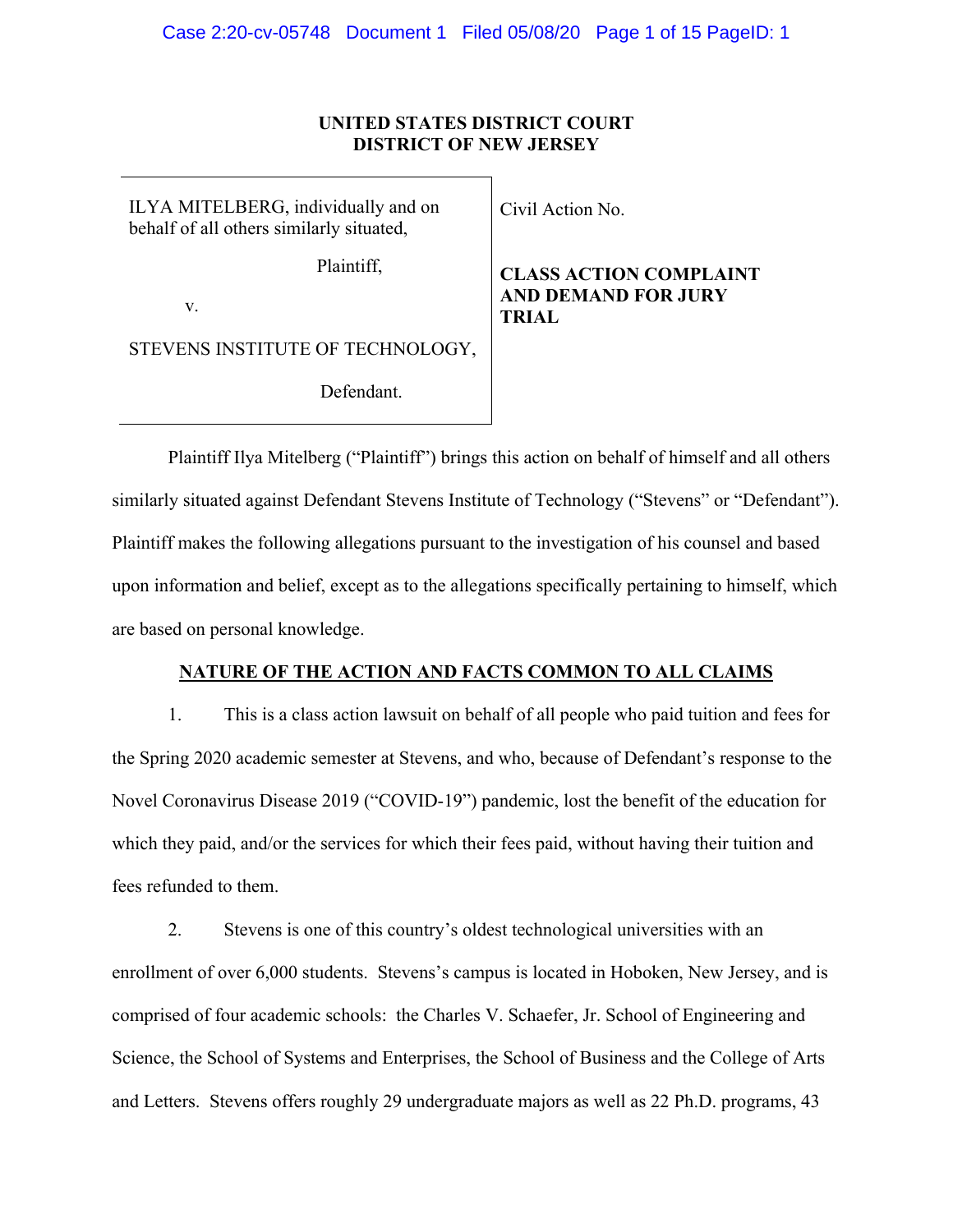## Case 2:20-cv-05748 Document 1 Filed 05/08/20 Page 2 of 15 PageID: 2

master's programs, and 122 certificate programs.

3. On March 9, 2020, Stevens announced via letter from Marybeth Murphy (Vice President for Enrollment Management and Student Affairs) and Warren Petty (Vice President for Human Resources) that Stevens was working to transition all classes to online format as quickly as possible.<sup>1</sup> On March 12, 2020, Stevens announced via letter from Christophe Pierre (Provost) that classes would continue to be taught completely online until at least April 5.2 Finally, on March 17, 2020, Mr. Pierre announced that classes would continue in online format through the end of the Spring 2020 Semester.3

4. Thus, Stevens has not held any in-person classes since March 11, 2020. Classes that have continued have only been offered in an online format, with no in-person instruction.

5. As a result of the closure of Defendant's facilities, Defendant has not delivered the educational services, facilities, access and/or opportunities that Mr. Mitelberg and the putative class contracted and paid for. The online learning options being offered to Stevens students are subpar in practically every aspect, from the lack of facilities, materials, and access to faculty. Students have been deprived of the opportunity for collaborative learning and in-person dialogue, feedback, and critique. The remote learning options are in no way the equivalent of the in-person education that Plaintiff and the putative class members contracted and paid for.

6. Nonetheless, Stevens has not refunded any tuition or fees for the Spring 2020 Semester.

7. Plaintiff and the putative class are therefore entitled to a refund of tuition and fees

<sup>3</sup> *Id.*

<sup>1</sup> https://www.stevens.edu/directory/student-health-services/health-advisory-update/coronavirus-2019-covid-19-information/advisories-updates/march-2020#031020

 $^{2}$  *Id.*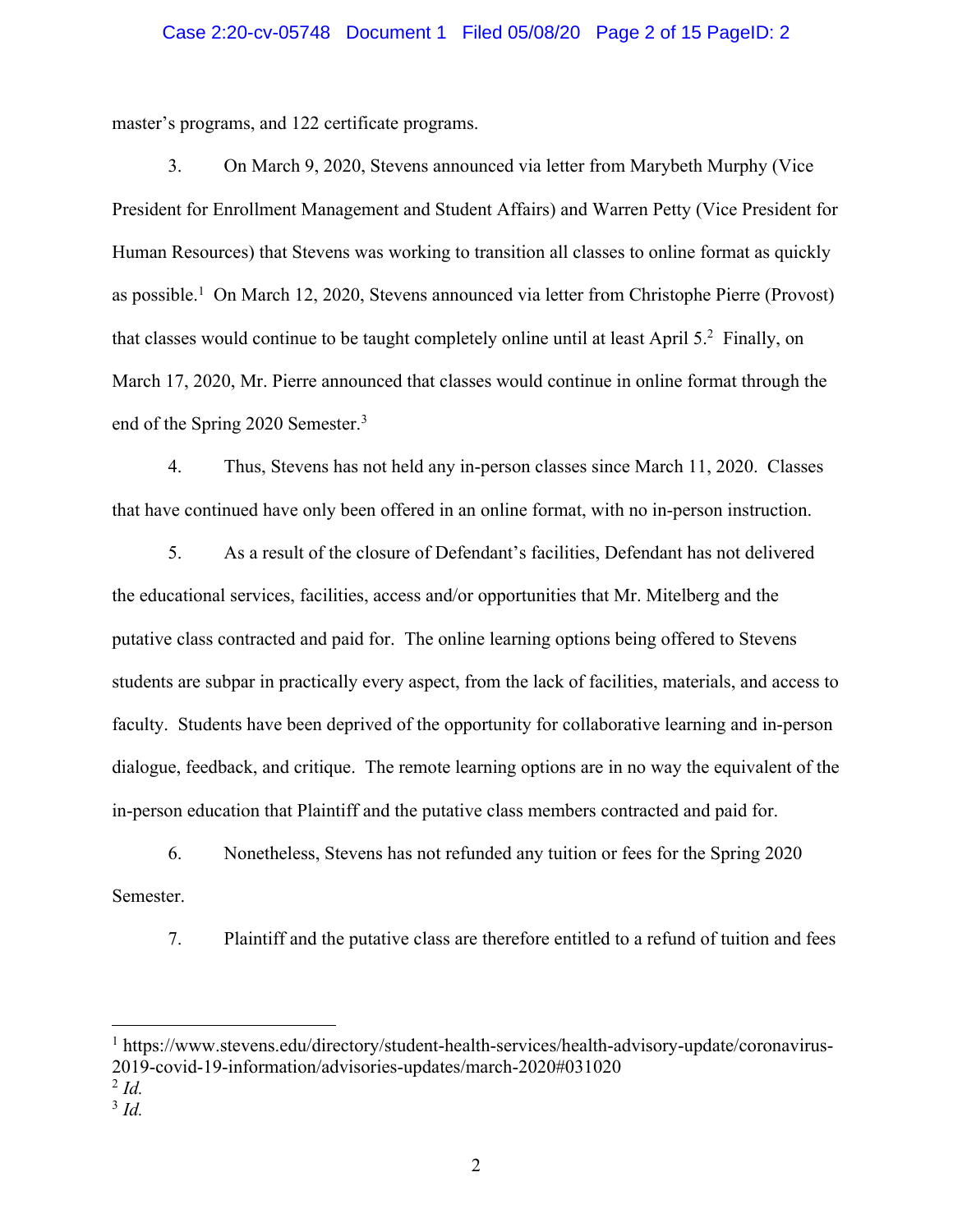#### Case 2:20-cv-05748 Document 1 Filed 05/08/20 Page 3 of 15 PageID: 3

for in-person educational services, facilities, access and/or opportunities that Defendant has not provided. Even if Defendant did not have a choice in cancelling in-person classes, it nevertheless has improperly retained funds for services it is not providing.

8. Plaintiff seeks, for himself and Class members, Defendant's disgorgement of the pro-rated portion of tuition and fees, proportionate to the amount of time that remained in the Spring Semester 2020 when classes moved online and campus services ceased being provided. Plaintiff seeks a return of these amounts on behalf of herself and the Class as defined below.

#### **PARTIES**

9. Plaintiff Ilya Mitelberg is a citizen of New Jersey who resides in Fort Lee, New Jersey. Mr. Mitelberg is the parent of an undergraduate student at Stevens. Mr. Mitelberg's daughter is pursuing a degree in Cyber Security. The Cyber Security program at Stevens relies extensively on in-person instruction, laboratory access, meaningful student presentations, peer collaboration, and access to other university facilities. None of these resources are available to Mr. Mitelberg's daughter while in-person classes are suspended. Mr. Mitelberg paid Defendant approximately \$27,000 in tuition and fees for Spring Semester 2020. Although Stevens has provided a partial refund of housing costs, Stevens has not provided Mr. Mitelberg any refund of tuition or other mandatory fees, despite the fact that in-person classes have not been held since March 11, 2020.

10. Defendant Stevens Institute of Technology is a private research university with its principal place of business at 1 Castle Point Terrace, Hoboken, NJ 07030.

#### **JURISDICTION AND VENUE**

11. The Court has jurisdiction over this action pursuant to 28 U.S.C. § 1332(d)(2)(A), as modified by the Class Action Fairness Act of 2005, because at least one member of the Class,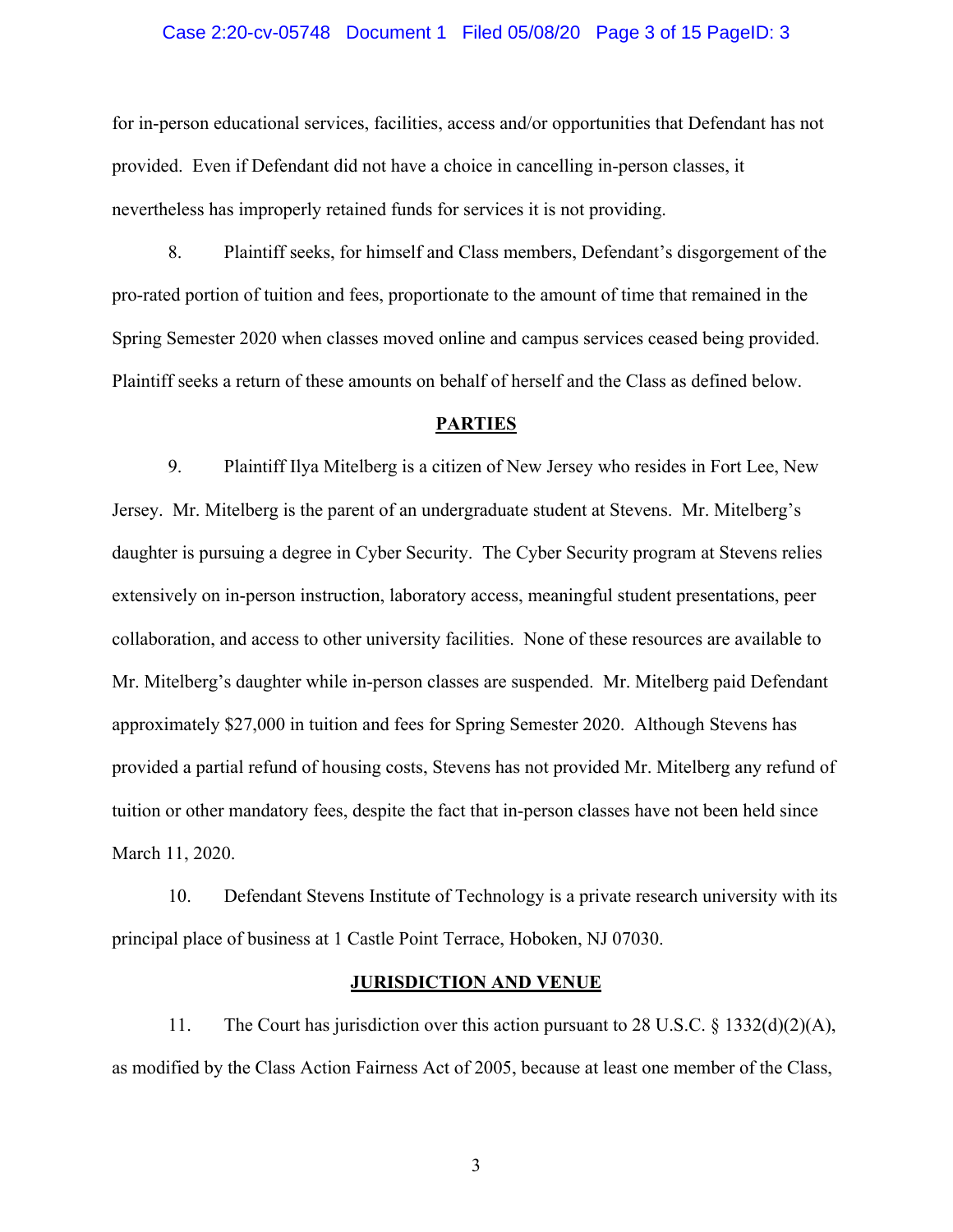#### Case 2:20-cv-05748 Document 1 Filed 05/08/20 Page 4 of 15 PageID: 4

as defined below, is a citizen of a different state than Defendant, there are more than 100 members of the Class, and the aggregate amount in controversy exceeds \$5,000,000 exclusive of interest and costs.

12. This Court has personal jurisdiction over Defendant because it is headquartered in this District, many of the acts and transactions giving rise to this action occurred in this District.

13. Venue is proper in this Court pursuant to 28 U.S.C. § 1391 because Defendant's principal place of business is located in this District, Plaintiff is a resident of this District, and many of the acts and transactions giving rise to this action occurred in this District. Specifically, the contract that is the subject of this action was formed in this District.

#### **FACTUAL ALLEGATIONS**

#### *Plaintiff And Class Members Paid Tuition And Fees For Spring Semester 2020*

14. Plaintiff and Class members are individuals who paid the cost of tuition and other mandatory fees for the Spring 2020 Semester at Stevens.

15. Spring Semester 2020 classes at Stevens began on or about January 21, 2020. Classes and final exams for the semester are scheduled for end on or around May 18, 2020.

16. Plaintiff and Class members paid the cost of tuition for the Spring Semester 2020. They also paid other mandatory fees associated with the Spring Semester 2020, including but not limited to a General Service Fee and a Student Activity Fee.

17. Undergraduate tuition for the Spring 2020 semester at Stevens is approximately \$26,067. Mandatory undergraduate fees include a \$710 per semester General Service Fee and a \$230 per semester Student Activity Fee.

18. Graduate tuition for the Spring 2020 semester at Stevens is approximately \$18,340. Mandatory graduate fees include a General Service Fee which ranges from \$306 to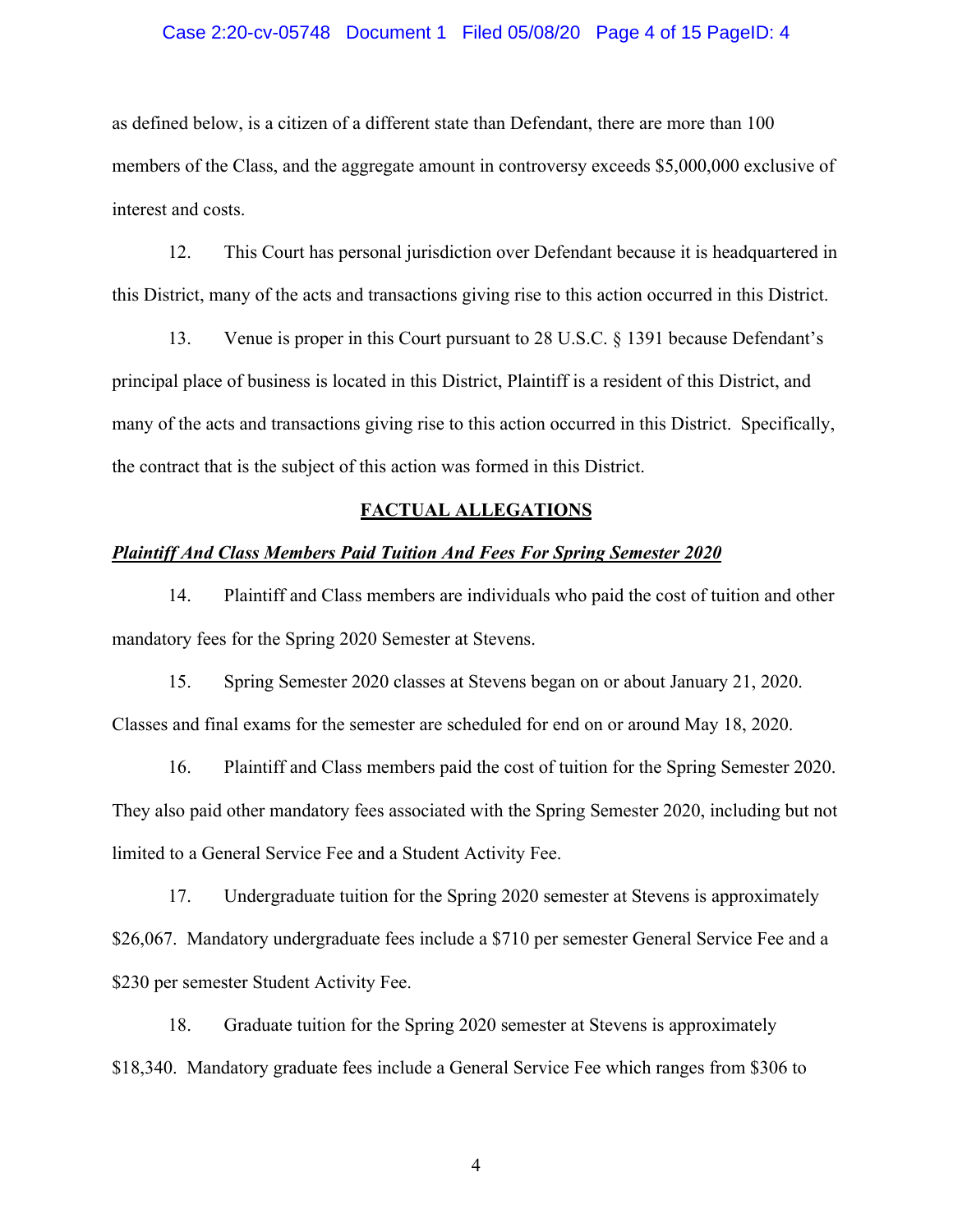#### Case 2:20-cv-05748 Document 1 Filed 05/08/20 Page 5 of 15 PageID: 5

\$485 per semester, as well as a \$170 per semester Student Activity Fee.

19. The tuition and fees described in the paragraph above is provided by way of example; total damage amounts – which may include other fees that are not listed herein but that were not refunded – will be proven at trial.

#### *In Response To COVID-19, Stevens Closed Campuses And Cancelled All In-Person Classes*

20. On March 12, 2020, Stevens announced that because of the global COVID-19 classes would be held only in online format until at least April 5, 2020. On March 17, 2020, Stevens announced that all classes would continue in online format through the end of the Spring 2020 semester.

21. Since March 11, 2020, Stevens has not held any in-person classes. The closure of Stevens's campuses has been extended through the end of Spring Semester 2020. Classes that have continued have only been offered in an online format, with no in-person instruction. Even classes for students with concentrations in areas where in-person instruction is especially crucial (such as music, theatre, nursing, and the sciences) have only had access to minimum online education options.

22. As a result of the closure of Defendant's facilities, Defendant has not delivered the educational services, facilities, access and/or opportunities that Plaintiff and the putative class contracted and paid for. Plaintiff and the putative class are therefore entitled to a refund of all tuition and fees for services, facilities, access and/or opportunities that Defendant has not provided. Even if Defendant did not have a choice in cancelling in-person classes, it nevertheless has improperly retained funds for services it is not providing.

23. Plaintiff and members of the Class did not choose to attend an online institution of higher learning, but instead chose to attend Defendant's institution and enroll on an in-person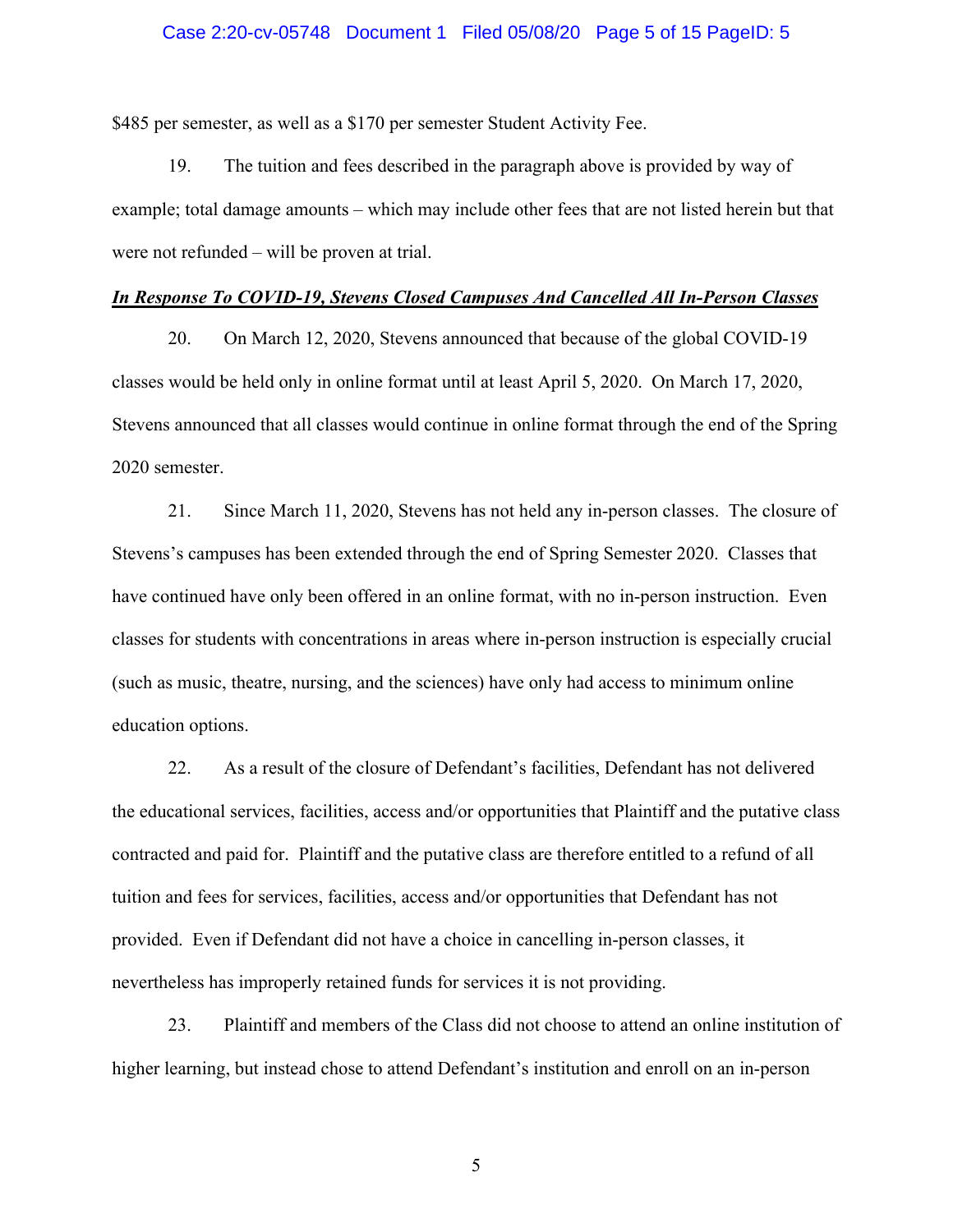#### Case 2:20-cv-05748 Document 1 Filed 05/08/20 Page 6 of 15 PageID: 6

basis.

24. Defendant markets the Stevens on-campus experience as a benefit of enrollment on Stevens's website:

Our stunning campus and stellar location are just the beginning. SEE WHAT'S WAITING FOR YOU AT STEVENS →

Few universities bring the world to you like we do. When you're here, you'll get the exceptional support and guidance you need to scale up for the impact you always knew you'd make. Since our founding in 1870 by America's "first family of inventors," Stevens has given students the knowledge, experience and confidence to be original and break new ground. The breathtaking view of the Manhattan skyline from our stunning, waterfront campus is the perfect symbol of what we offer - a world of opportunity that's waiting for you.

25. The online learning options being offered to Stevens students are subpar in practically every aspect and a shadow of what they once were, from the lack of facilities, materials, and access to faculty. Students have been deprived of the opportunity for collaborative learning and in-person dialogue, feedback, and critique.

26. The remote learning options are in no way the equivalent of the in-person education putative class members contracted and paid for. The remote education being provided is not even remotely worth the amount charged class members for Spring Semester 2020 tuition. The tuition and fees for in-person instruction at Stevens are higher than tuition and fees for other online institutions because such costs cover not just the academic instruction, but encompass an entirely different experience which includes but is not limited to:

- Face to face interaction with professors, mentors, and peers;
- Access to facilities such as libraries, laboratories, computer labs, and study rooms;
- Student governance and student unions;
- Extra-curricular activities, groups, intramural sports, etc.;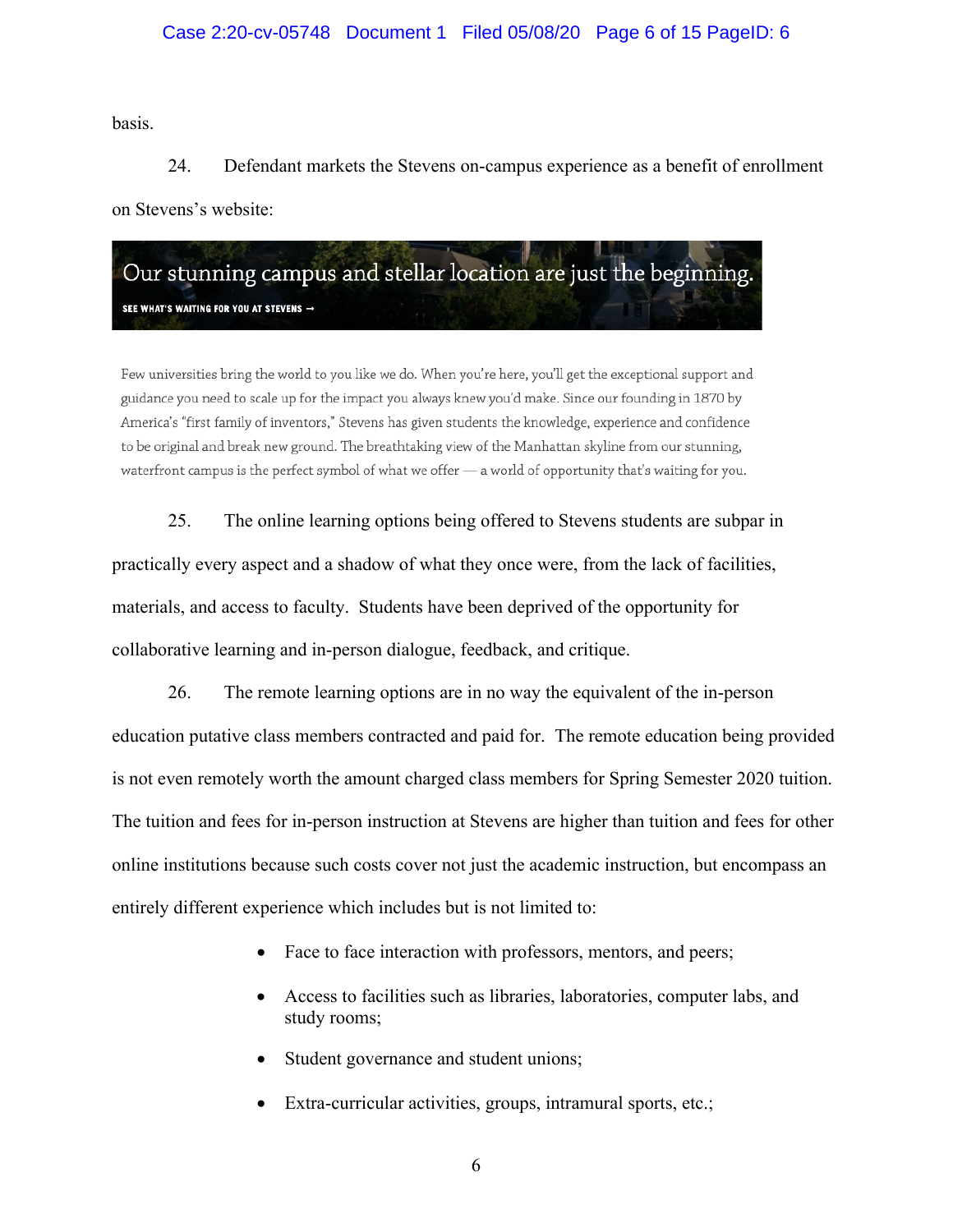- Student art, cultures, and other activities;
- Social development and independence;
- Hands on learning and experimentation;
- Networking and mentorship opportunities.

27. Through this lawsuit Plaintiff seeks, for herself and Class members, Defendant's disgorgement of the pro-rated portion of tuition and fees, proportionate to the amount of time that remained in the Spring Semester 2020 when classes moved online and campus services ceased being provided. Plaintiff seeks return of these amounts on behalf of herself and the Class as defined below.

## **CLASS ALLEGATIONS**

28. Plaintiff seeks to represent a class defined as all people who paid Stevens Spring Semester 2020 tuition and/or fees for in-person educational services that Stevens failed to provide, and whose tuition and fees have not been refunded (the "Class"). Specifically excluded from the Class are Defendant, Defendant's officers, directors, agents, trustees, parents, children, corporations, trusts, representatives, employees, principals, servants, partners, joint ventures, or entities controlled by Defendant, and their heirs, successors, assigns, or other persons or entities related to or affiliated with Defendant and/or Defendant's officers and/or directors, the judge assigned to this action, and any member of the judge's immediate family.

29. Plaintiff also seeks to represent a subclass consisting of Class members who reside in New Jersey (the "Subclass").

30. Subject to additional information obtained through further investigation and discovery, the foregoing definition of the Class and Subclass may be expanded or narrowed by amendment or amended complaint.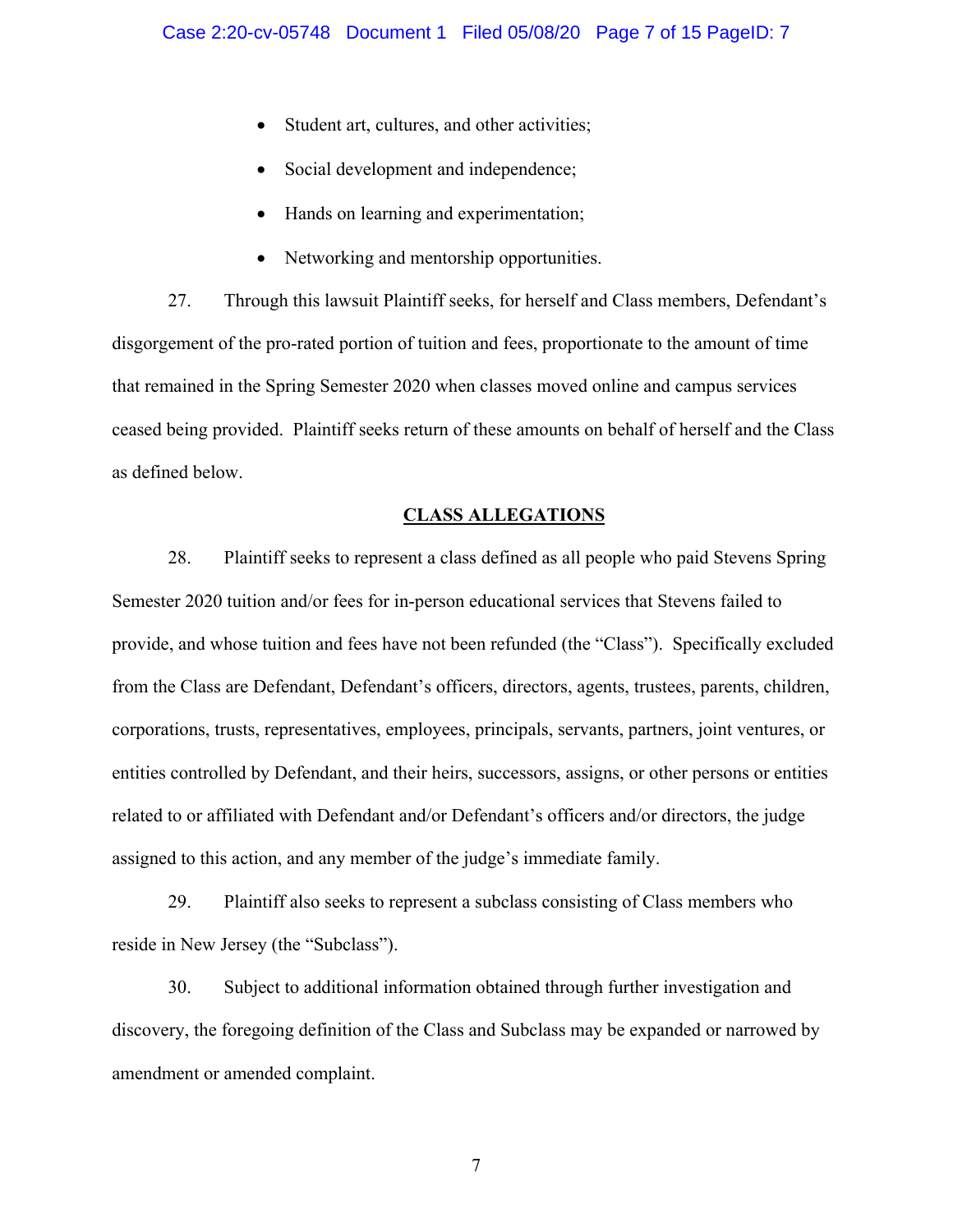#### Case 2:20-cv-05748 Document 1 Filed 05/08/20 Page 8 of 15 PageID: 8

31. **Numerosity.** The members of the Class and Subclass are geographically dispersed throughout the United States and are so numerous that individual joinder is impracticable. Upon information and belief, Plaintiff reasonably estimates that there are tens of thousands of members in the Class and Subclass. Although the precise number of Class members is unknown to Plaintiff, the true number of Class members is known by Defendant and may be determined through discovery. Class members may be notified of the pendency of this action by mail and/or publication through the distribution records of Defendant and third-party retailers and vendors.

32. **Existence and predominance of common questions of law and fact.** Common questions of law and fact exist as to all members of the Class and Subclass and predominate over any questions affecting only individual Class members. These common legal and factual questions include, but are not limited to, the following:

- (a) whether Defendant accepted money from Class and Subclass members in exchange for the promise to provide services;
- (b) whether Defendant has provided the services for which Class and Subclass members contracted; and
- (c) whether Class and Subclass members are entitled to a refund for that portion of the tuition and fees that was contracted for services that Defendant did not provide.
- (d) whether Defendant has unlawfully converted money from Plaintiff, the Class and Subclass; and
- (e) whether Defendant is liable to Plaintiff, the Class, and Subclass for unjust enrichment.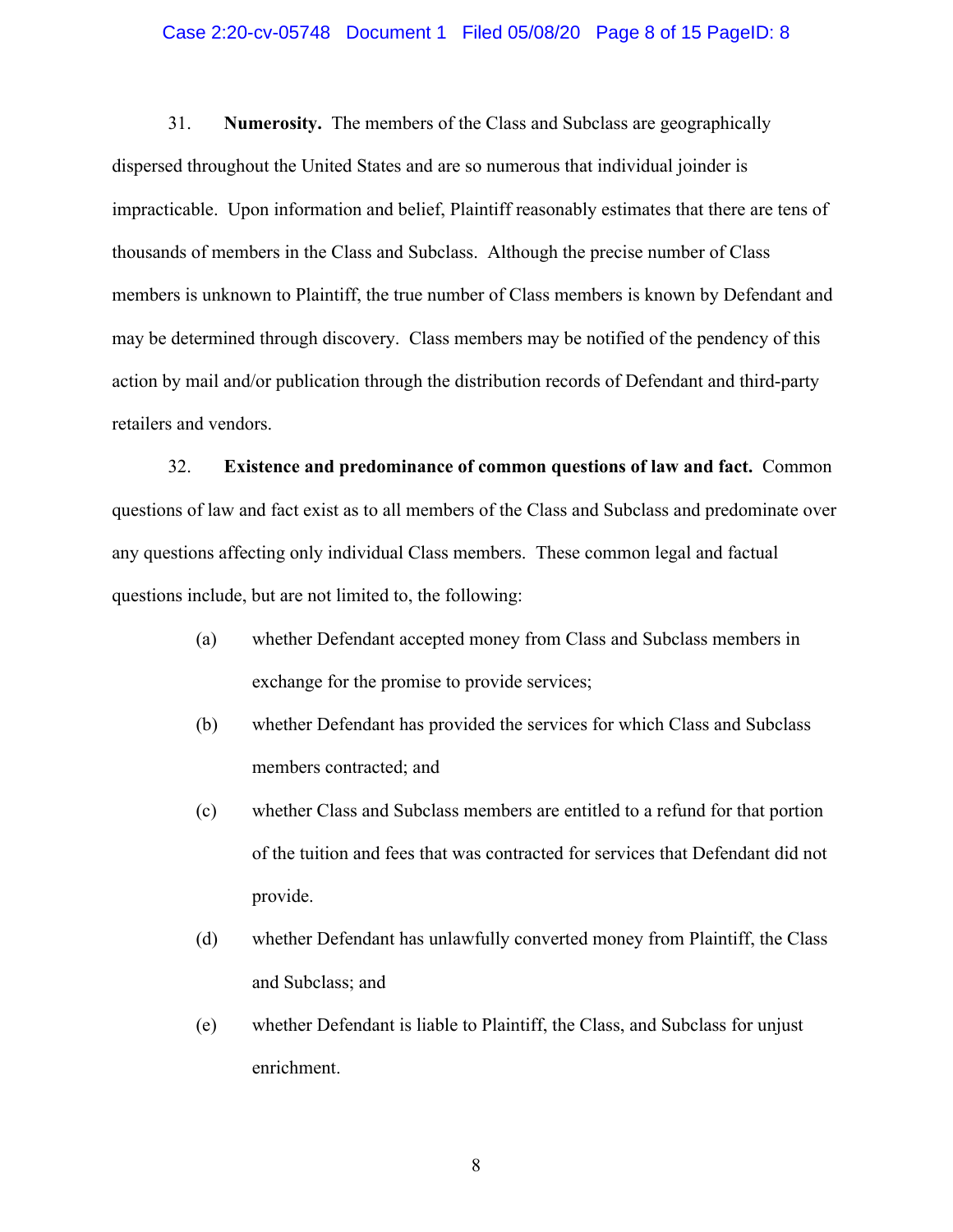#### Case 2:20-cv-05748 Document 1 Filed 05/08/20 Page 9 of 15 PageID: 9

33. **Typicality.** Plaintiff's claims are typical of the claims of the other members of the Class in that, among other things, all Class and Subclass members were similarly situated and were comparably injured through Defendant's wrongful conduct as set forth herein. Further, there are no defenses available to Defendants that are unique to Plaintiff.

34. **Adequacy of Representation.** Plaintiff will fairly and adequately protect the interests of the Class and Subclass. Plaintiff has retained counsel that is highly experienced in complex consumer class action litigation, and Plaintiff intends to vigorously prosecute this action on behalf of the Class and Subclass. Furthermore, Plaintiff has no interests that are antagonistic to those of the Class or Subclass.

35. **Superiority.** A class action is superior to all other available means for the fair and efficient adjudication of this controversy. The damages or other financial detriment suffered by individual Class and Subclass members are relatively small compared to the burden and expense of individual litigation of their claims against Defendant. It would, thus, be virtually impossible for the Class or Subclass on an individual basis, to obtain effective redress for the wrongs committed against them. Furthermore, even if Class or Subclass members could afford such individualized litigation, the court system could not. Individualized litigation would create the danger of inconsistent or contradictory judgments arising from the same set of facts. Individualized litigation would also increase the delay and expense to all parties and the court system from the issues raised by this action. By contrast, the class action device provides the benefits of adjudication of these issues in a single proceeding, economies of scale, and comprehensive supervision by a single court, and presents no unusual management difficulties under the circumstances.

36. In the alternative, the Class and Subclass may also be certified because: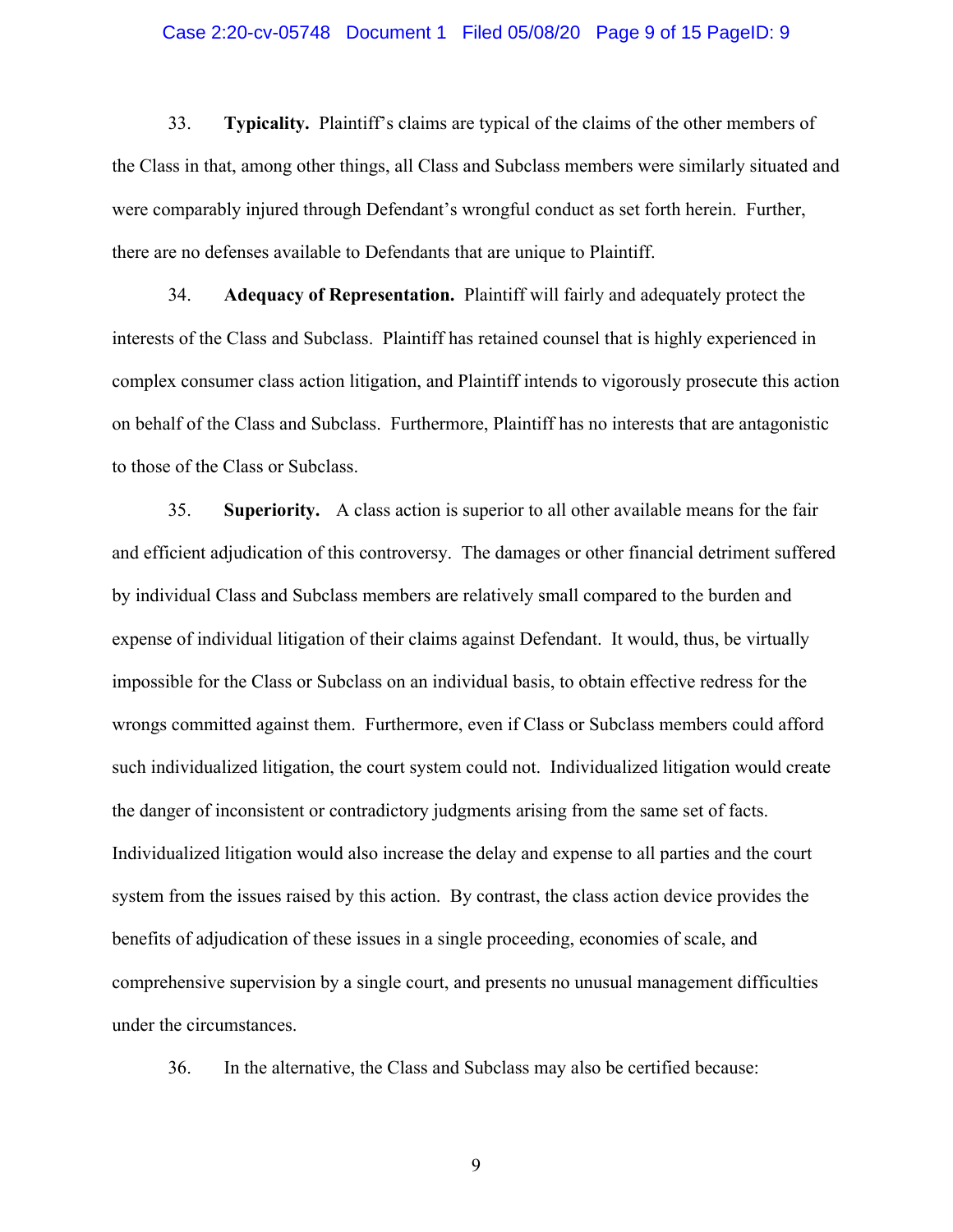- (a) the prosecution of separate actions by individual Class and Subclass members would create a risk of inconsistent or varying adjudications with respect to individual Class members that would establish incompatible standards of conduct for the Defendant;
- (b) the prosecution of separate actions by individual Class and Subclass members would create a risk of adjudications with respect to them that would, as a practical matter, be dispositive of the interests of other Class members not parties to the adjudications, or substantially impair or impede their ability to protect their interests; and/or
- (c) Defendant has acted or refused to act on grounds generally applicable to the Class as a whole, thereby making appropriate final declaratory and/or injunctive relief with respect to the members of the Class as a whole.

## **COUNT I Breach Of Contract (On Behalf Of The Class And Subclass)**

37. Plaintiff hereby incorporates by reference the allegations contained in all preceding paragraphs of this complaint.

38. Plaintiff brings this claim individually and on behalf of the members of the Class and Subclass against Defendants.

39. Through the admission agreement and payment of tuition and fees, Plaintiff and each member of the Class and Subclass entered into a binding contract with Defendant.

40. As part of the contract, and in exchange for the aforementioned consideration, Defendant promised to provide certain services, all as set forth above. Plaintiff, Class, and Subclass members fulfilled their end of the bargain when they paid monies due for Spring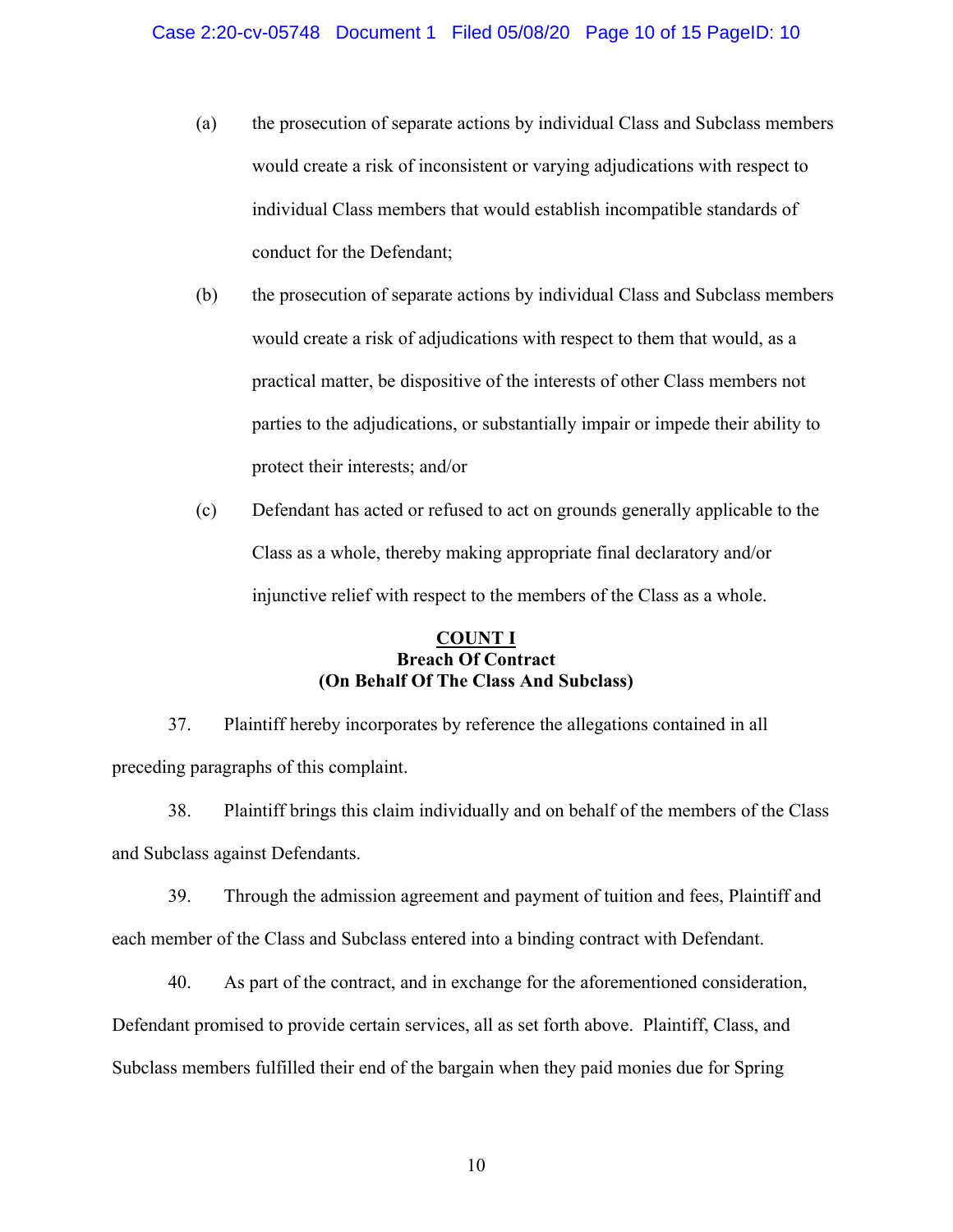#### Case 2:20-cv-05748 Document 1 Filed 05/08/20 Page 11 of 15 PageID: 11

Semester 2020 tuition. Tuition for Spring Semester 2020 was intended to cover in-person educational services from January through May 2020. In exchange for tuition monies paid, Class and Subclass members were entitled to in-person educational services through the end of the Spring Semester.

41. Defendant has failed to provide the contracted for services and has otherwise not performed under the contract as set forth above. Defendant has retained monies paid by Plaintiff and the Class for their Spring Semester 2020 tuition and fees, without providing them the benefit of their bargain.

42. Plaintiff and members of the Class and Subclass have suffered damage as a direct and proximate result of Defendant's breach, including but not limited to being deprived of the education, experience, and services to which they were promised and for which they have already paid.

43. As a direct and proximate result of Defendant's breach, Plaintiff, the Class, and Subclass are entitled to damages, to be decided by the trier of fact in this action, to include but no be limited to reimbursement of certain tuition, fees, and other expenses that were collected by Defendant for services that Defendant has failed to deliver. Defendant should return the prorated portion of any Spring Semester 2020 tuition and fees for education services not provided since Stevens shut down on March 11, 2020.

44. Defendant's performance under the contract is not excused due to COVID-19. Indeed, Defendant should have refunded the pro-rated portion of any education services not provided. Even if performance was excused or impossible, Defendant would nevertheless be required to return the funds received for services it will not provide.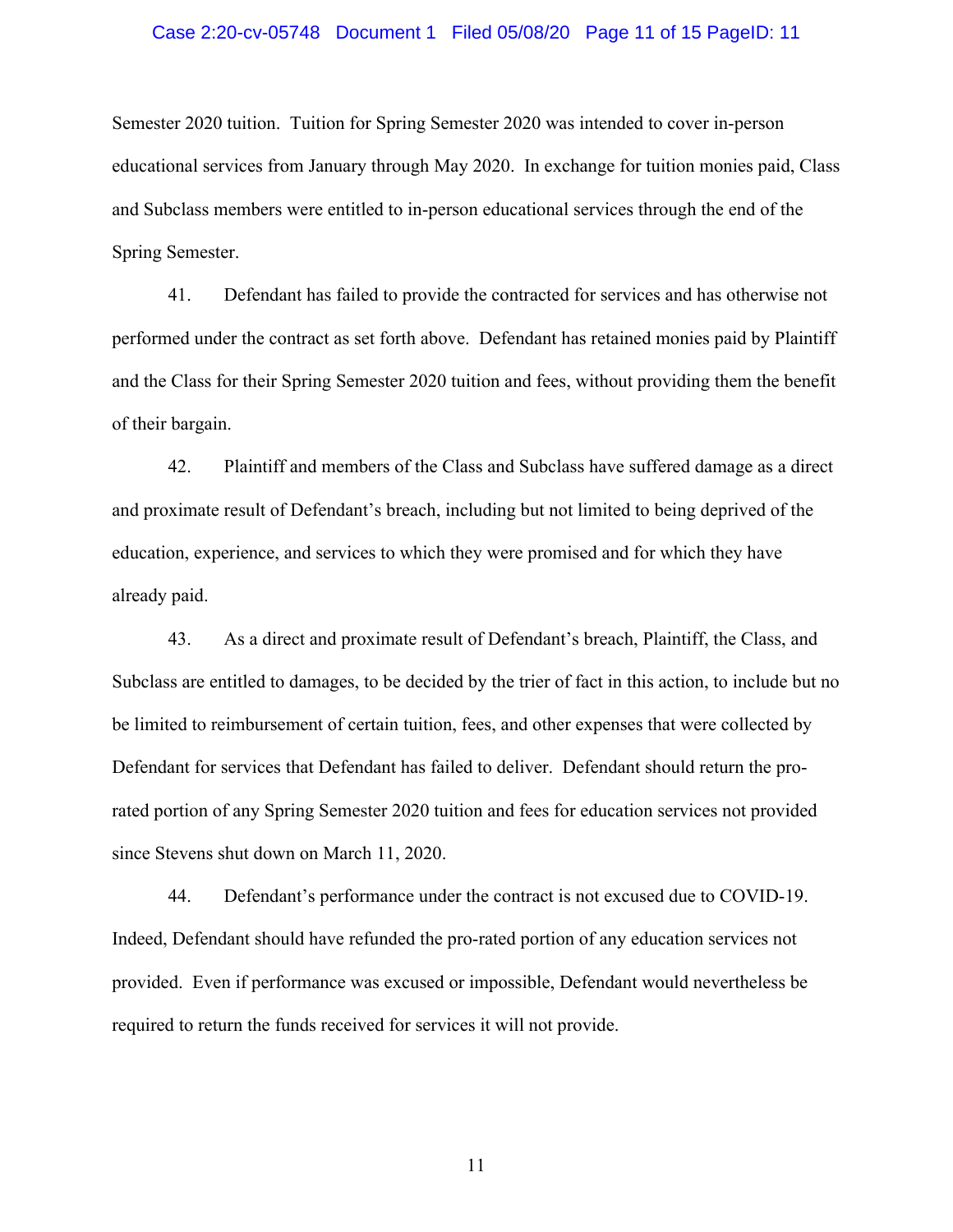## **COUNT II Unjust Enrichment (On Behalf Of The Class And Subclass)**

45. Plaintiff hereby incorporates by reference the allegations contained in all preceding paragraphs of this complaint.

46. Plaintiff brings this claim individually and on behalf of the members of the Class and Subclass against Defendant.

47. Plaintiff and members of the Class and Subclass conferred a benefit on Defendant in the form of monies paid for Spring Semester 2020 tuition and other fees in exchange for certain service and promises. Tuition for Spring Semester 2020 was intended to cover in-person educational services from January through May 2020. In exchange for tuition monies paid, Class members were entitled to in-person educational services through the end of the Spring Semester.

48. Defendant voluntarily accepted and retained this benefit by accepting payment.

49. Defendant has retained this benefit, even though Defendant has failed to provide the education, experience, and services for which the tuition and fees were collected, making Defendant's retention unjust under the circumstances. Accordingly, Defendant should return the pro-rated portion of any Spring Semester 2020 tuition and fees for education services not provided since Stevens shut down on March 11, 2020.

50. It would be unjust and inequitable for Defendant to retain the benefit, and Defendant should be required to disgorge this unjust enrichment.

## **COUNT III Conversion (On Behalf Of The Class And Subclass)**

51. Plaintiff hereby incorporates by reference the allegations contained in all preceding paragraphs of this complaint.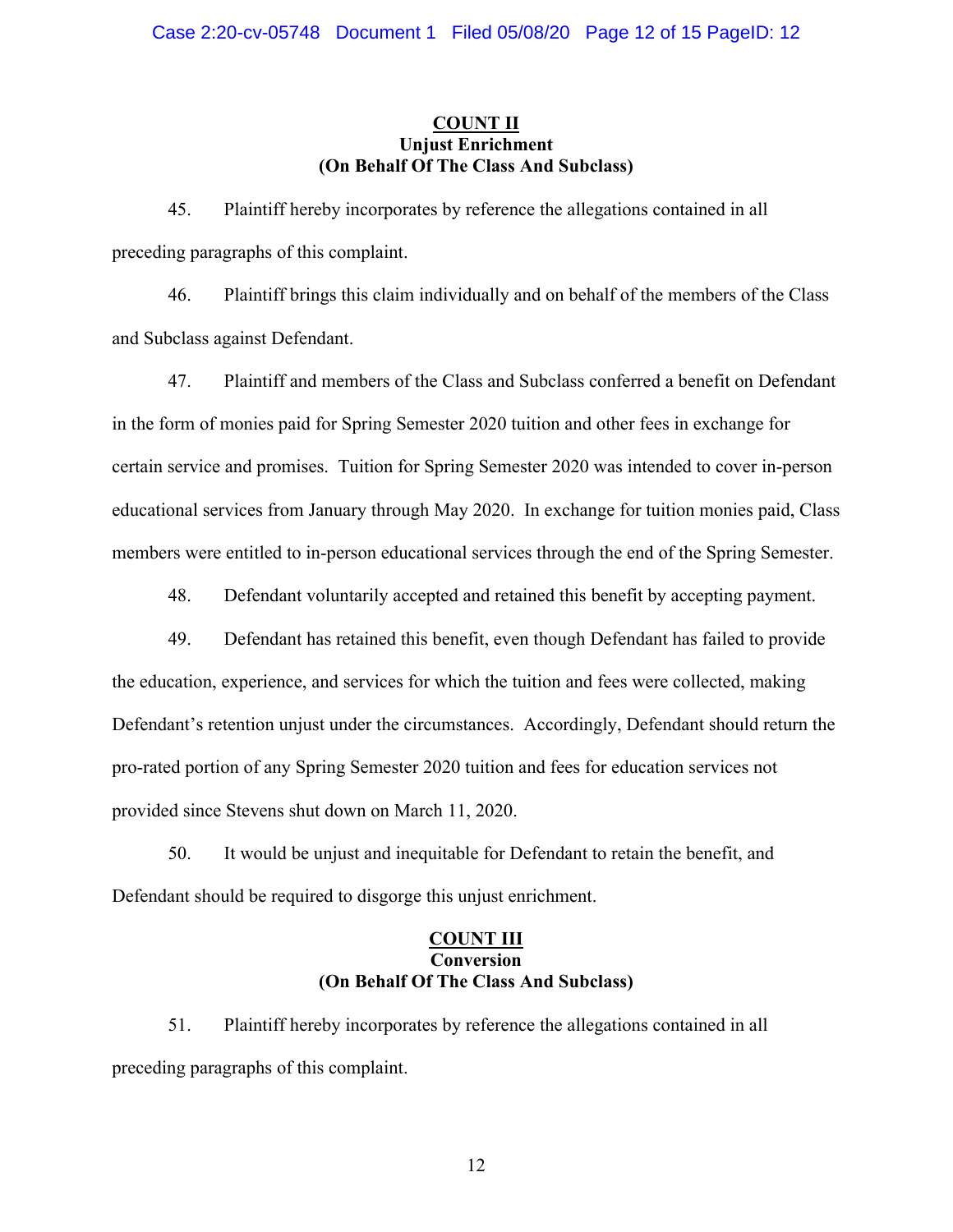#### Case 2:20-cv-05748 Document 1 Filed 05/08/20 Page 13 of 15 PageID: 13

52. Plaintiff brings this claim individually and on behalf of the members of the Class and Subclass against Defendant.

53. Plaintiff and members of the Class and Subclass have an ownership right to the in-person educational services they were supposed to be provided in exchange for their Spring Semester 2020 tuition and fee payments to Defendant.

54. Defendant intentionally interfered with the rights of Plaintiff, the Class, and Subclass when it moved all classes to an online format and discontinued in-person educational services for which tuition and fees were intended to pay.

55. Plaintiff and members of the Class and Subclass demand the return of the prorated portion of any Spring Semester 2020 tuition and fees for education services not provided since Stevens shut down on March 11, 2020.

56. Defendant's retention of the fees paid by Plaintiff and members of the Class and Subclass without providing the educational services for which they paid, deprived Plaintiff, Class and Subclass members of the benefits for which the tuition and fees paid.

57. This interference with the services for which Plaintiff and members of the Class and Subclass paid damaged Plaintiff and Class members in that they paid tuition and fees for services that will not be provided.

58. Plaintiff, Class and Subclass members are entitled to the return of pro-rated portion of any Spring Semester 2020 tuition and fees for education services not provided since Stevens shut down on March 11, 2020.

#### **PRAYER FOR RELIEF**

WHEREFORE, Plaintiff, individually and on behalf of all others similarly situated, seeks judgment against Defendant, as follows: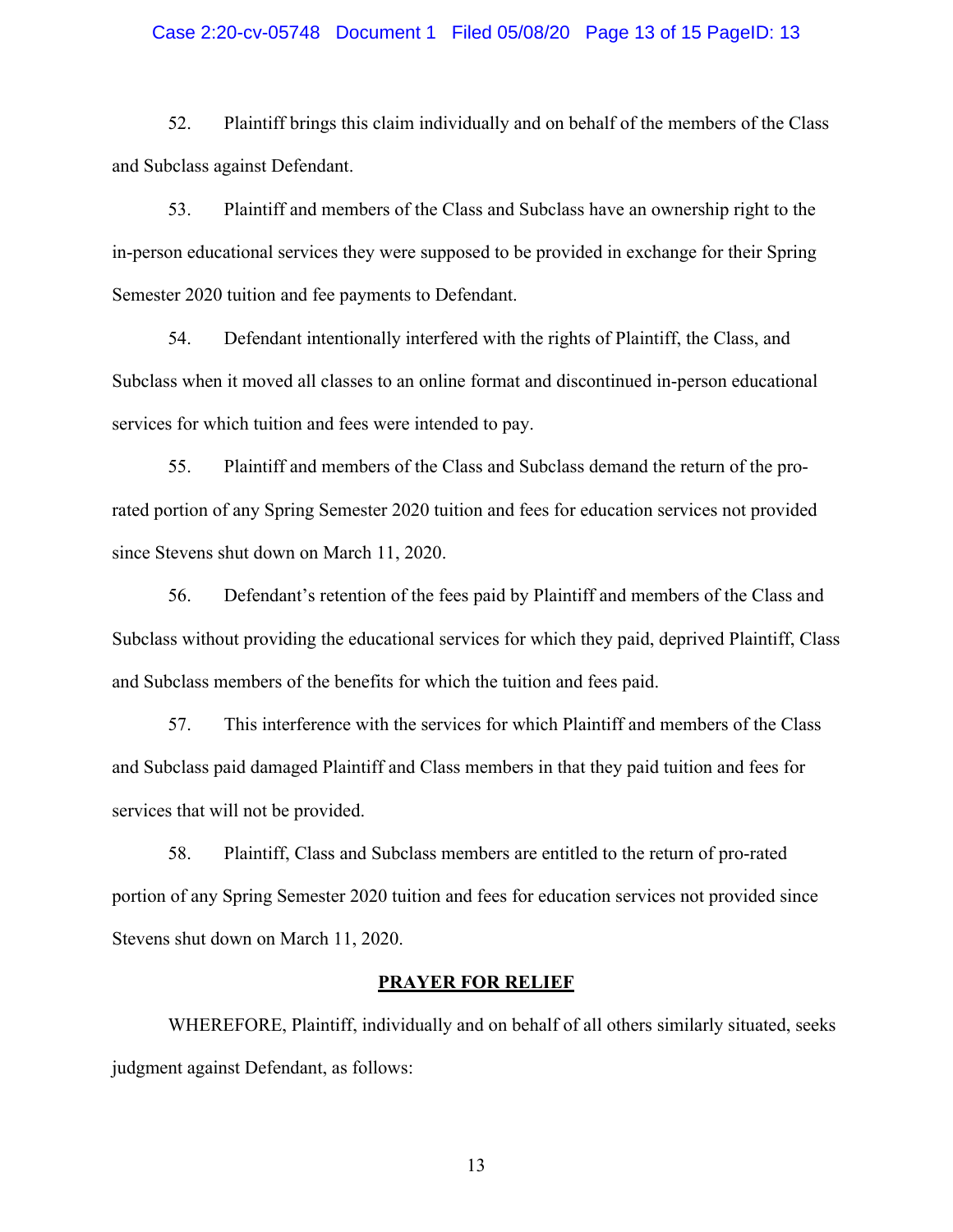- (a) For an order certifying the Class and Subclass under Rule 23 of the Federal Rules of Civil Procedure and naming Plaintiff as representative of the Class and Subclass and Plaintiff's attorneys as Class Counsel to represent the Class and Subclass;
- (b) For an order finding in favor of Plaintiff and the Class and Subclass on all counts asserted herein;
- (c) For compensatory and punitive damages in amounts to be determined by the Court and/or jury;
- (d) For prejudgment interest on all amounts awarded;
- (e) For an order of restitution and all other forms of equitable monetary relief;
- (f) For injunctive relief as pleaded or as the Court may deem proper; and
- (g) For an order awarding Plaintiff and the Class and Subclass her reasonable attorneys' fees and expenses and costs of suit.

## **DEMAND FOR TRIAL BY JURY**

Plaintiff demands a trial by jury of any and all issues in this action so triable of right.

Dated: May 8, 2020 Respectfully submitted,

## **BURSOR & FISHER, P.A.**

By: */s/ Philip L. Fraietta* Philip L. Fraietta

Philip L. Fraietta (118322014) Alec M. Leslie (*pro hac vice* app. forthcoming) 888 Seventh Avenue New York, NY 10019 Telephone: (646) 837-7150 Facsimile: (212) 989-9163 Email: pfraietta@bursor.com aleslie@bursor.com

## **BURSOR & FISHER, P.A.**

Sarah N. Westcot *(pro hac vice* app. forthcoming*)* 2665 S. Bayshore Drive, Suite 220 Miami, FL 33133 Telephone: (305) 330-5512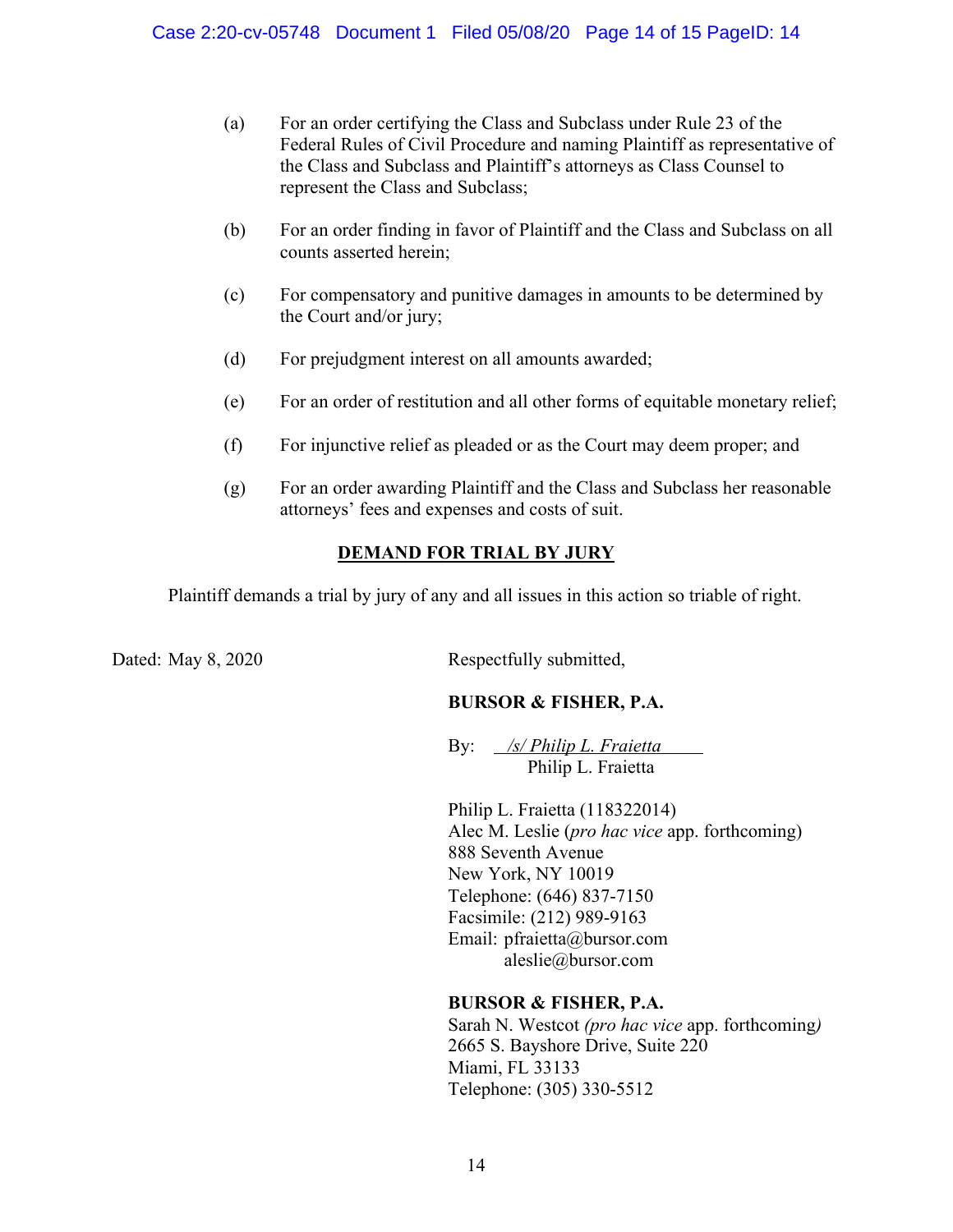Facsimile: (305) 676-9006 Email: swestcot@bursor.com

*Attorneys for Plaintiff*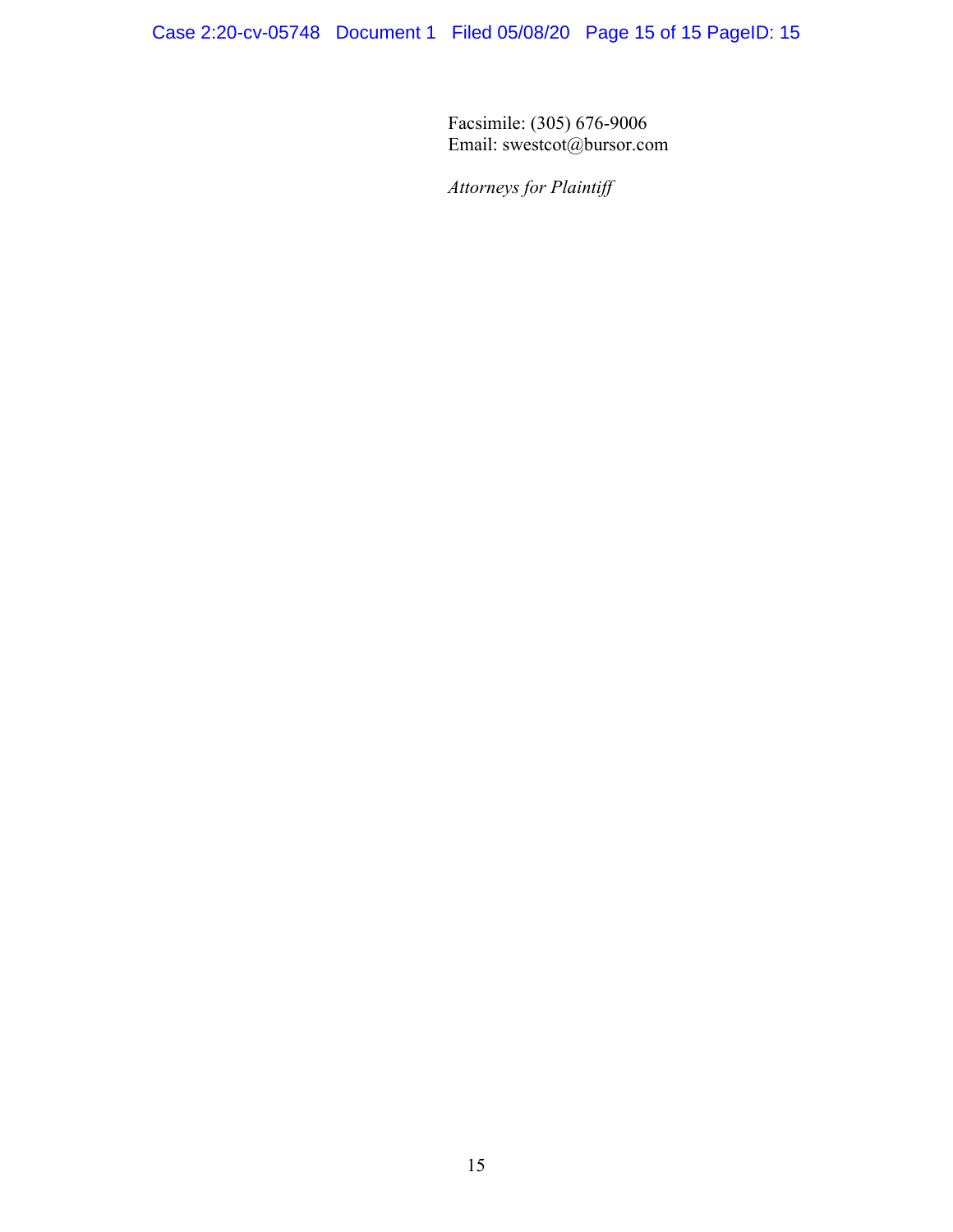# IS 44 (Rev. 06/17) Case 2:20-cv-05748 Decryment  $\text{CovER}$  SPR $\text{Cov}$  Page 1 of 1 PageID: 16

The JS 44 civil cover sheet and the information contained herein neither replace nor supplement the filing and service of pleadings or other papers as required by law, except as provided by local rules of court. This form,

| I. (a) PLAINTIFFS                                                                                                                           |                                                                                                                                                                                                  |                                                                                                                                          |                                                                                                                                                     | <b>DEFENDANTS</b>                                                                                                      |                                                                                            |                                                                                      |                                                                                                                            |                                                                                                            |                 |  |
|---------------------------------------------------------------------------------------------------------------------------------------------|--------------------------------------------------------------------------------------------------------------------------------------------------------------------------------------------------|------------------------------------------------------------------------------------------------------------------------------------------|-----------------------------------------------------------------------------------------------------------------------------------------------------|------------------------------------------------------------------------------------------------------------------------|--------------------------------------------------------------------------------------------|--------------------------------------------------------------------------------------|----------------------------------------------------------------------------------------------------------------------------|------------------------------------------------------------------------------------------------------------|-----------------|--|
| ILYA MITELBERG, individually and on behalf of all others similarly<br>situated,                                                             |                                                                                                                                                                                                  |                                                                                                                                          |                                                                                                                                                     | STEVENS INSTITUTE OF TECHNOLOGY,                                                                                       |                                                                                            |                                                                                      |                                                                                                                            |                                                                                                            |                 |  |
| (b) County of Residence of First Listed Plaintiff<br>Bergen                                                                                 |                                                                                                                                                                                                  |                                                                                                                                          |                                                                                                                                                     | County of Residence of First Listed Defendant                                                                          |                                                                                            |                                                                                      |                                                                                                                            |                                                                                                            |                 |  |
| (EXCEPT IN U.S. PLAINTIFF CASES)                                                                                                            |                                                                                                                                                                                                  |                                                                                                                                          |                                                                                                                                                     | (IN U.S. PLAINTIFF CASES ONLY)<br>IN LAND CONDEMNATION CASES, USE THE LOCATION OF THE TRACT OF LAND INVOLVED.<br>NOTE: |                                                                                            |                                                                                      |                                                                                                                            |                                                                                                            |                 |  |
|                                                                                                                                             |                                                                                                                                                                                                  |                                                                                                                                          |                                                                                                                                                     |                                                                                                                        |                                                                                            |                                                                                      |                                                                                                                            |                                                                                                            |                 |  |
| (c) Attorneys (Firm Name, Address, and Telephone Number)<br>Bursor & Fisher, P.A.<br>888 Seventh Avenue, New York, NY 10019<br>646-837-7150 |                                                                                                                                                                                                  |                                                                                                                                          |                                                                                                                                                     | Attorneys (If Known)                                                                                                   |                                                                                            |                                                                                      |                                                                                                                            |                                                                                                            |                 |  |
| <b>II. BASIS OF JURISDICTION</b> (Place an "X" in One Box Only)                                                                             |                                                                                                                                                                                                  |                                                                                                                                          |                                                                                                                                                     | <b>III. CITIZENSHIP OF PRINCIPAL PARTIES</b> (Place an "X" in One Box for Plaintiff                                    |                                                                                            |                                                                                      |                                                                                                                            |                                                                                                            |                 |  |
|                                                                                                                                             |                                                                                                                                                                                                  |                                                                                                                                          |                                                                                                                                                     | (For Diversity Cases Only)                                                                                             |                                                                                            |                                                                                      | and One Box for Defendant)                                                                                                 |                                                                                                            |                 |  |
| $\Box$ 1 U.S. Government<br>Plaintiff                                                                                                       | 区 3 Federal Question<br>(U.S. Government Not a Party)                                                                                                                                            |                                                                                                                                          |                                                                                                                                                     | PTF<br>Citizen of This State<br>$\Box$ 1                                                                               | <b>DEF</b><br>$\Box$ 1                                                                     | Incorporated or Principal Place<br>of Business In This State                         |                                                                                                                            | <b>PTF</b><br>$\Box$ 4                                                                                     | DEF<br>$\Box$ 4 |  |
| $\Box$ 2 U.S. Government<br>$\Box$ 4 Diversity<br>Defendant<br>(Indicate Citizenship of Parties in Item III)                                |                                                                                                                                                                                                  |                                                                                                                                          | $\square$ 5<br>Citizen of Another State<br>$\Box$ 2 Incorporated <i>and</i> Principal Place<br>$\Box$ 5<br>$\Box$ 2<br>of Business In Another State |                                                                                                                        |                                                                                            |                                                                                      |                                                                                                                            |                                                                                                            |                 |  |
|                                                                                                                                             |                                                                                                                                                                                                  |                                                                                                                                          |                                                                                                                                                     | Citizen or Subject of a<br>$\Box$ 3<br>Foreign Country                                                                 |                                                                                            | $\Box$ 3 Foreign Nation                                                              |                                                                                                                            | $\Box$ 6                                                                                                   | $\square$ 6     |  |
| <b>IV. NATURE OF SUIT</b> (Place an "X" in One Box Only)                                                                                    |                                                                                                                                                                                                  |                                                                                                                                          |                                                                                                                                                     |                                                                                                                        |                                                                                            | Click here for: Nature of Suit Code Descriptions.                                    |                                                                                                                            |                                                                                                            |                 |  |
| <b>CONTRACT</b><br>$\Box$ 110 Insurance                                                                                                     | PERSONAL INJURY                                                                                                                                                                                  | <b>TORTS</b><br>PERSONAL INJURY                                                                                                          |                                                                                                                                                     | <b>FORFEITURE/PENALTY</b><br>5 625 Drug Related Seizure                                                                |                                                                                            | <b>BANKRUPTCY</b>                                                                    |                                                                                                                            | <b>OTHER STATUTES</b>                                                                                      |                 |  |
| $\Box$ 120 Marine<br>$\Box$ 130 Miller Act<br>$\Box$ 140 Negotiable Instrument<br>$\Box$ 150 Recovery of Overpayment                        | $\Box$ 310 Airplane<br>$\Box$ 365 Personal Injury -<br>$\Box$ 315 Airplane Product<br><b>Product Liability</b><br>Liability<br>367 Health Care/<br>$\Box$ 320 Assault, Libel &<br>Pharmaceutical |                                                                                                                                          |                                                                                                                                                     | of Property 21 USC 881<br>$\Box$ 690 Other                                                                             | 158 122 Appeal 28 USC 158<br>$\Box$ 423 Withdrawal<br>28 USC 157<br><b>PROPERTY RIGHTS</b> |                                                                                      | 375 False Claims Act<br>$\Box$ 376 Qui Tam (31 USC)<br>3729(a)<br>$\Box$ 400 State Reapportionment<br>$\Box$ 410 Antitrust |                                                                                                            |                 |  |
| & Enforcement of Judgment<br>□ 151 Medicare Act<br>152 Recovery of Defaulted<br><b>Student Loans</b>                                        | Slander<br>□ 330 Federal Employers'<br>Liability<br>$\Box$ 340 Marine                                                                                                                            | Personal Injury<br><b>Product Liability</b><br>□ 368 Asbestos Personal<br><b>Injury Product</b>                                          |                                                                                                                                                     |                                                                                                                        |                                                                                            | □ 820 Copyrights<br>□ 830 Patent<br>335 Patent - Abbreviated<br>New Drug Application |                                                                                                                            | 1 430 Banks and Banking<br>$\Box$ 450 Commerce<br>$\Box$ 460 Deportation<br>1 470 Racketeer Influenced and |                 |  |
| (Excludes Veterans)<br>□ 153 Recovery of Overpayment                                                                                        | □ 345 Marine Product<br>Liability                                                                                                                                                                | Liability<br>PERSONAL PROPERTY                                                                                                           |                                                                                                                                                     | <b>LABOR</b>                                                                                                           | □ 840 Trademark                                                                            | <b>SOCIAL SECURITY</b>                                                               | <b>Corrupt Organizations</b><br>480 Consumer Credit<br>□ 490 Cable/Sat TV                                                  |                                                                                                            |                 |  |
| of Veteran's Benefits                                                                                                                       | □ 350 Motor Vehicle                                                                                                                                                                              | □ 370 Other Fraud                                                                                                                        |                                                                                                                                                     | 710 Fair Labor Standards                                                                                               | $\Box$ 861 HIA (1395ff)                                                                    |                                                                                      |                                                                                                                            |                                                                                                            |                 |  |
| $\Box$ 160 Stockholders' Suits<br>又 190 Other Contract                                                                                      | □ 355 Motor Vehicle<br><b>Product Liability</b>                                                                                                                                                  | $\Box$ 371 Truth in Lending<br>380 Other Personal                                                                                        |                                                                                                                                                     | Act<br>720 Labor/Management                                                                                            | <b>1 862 Black Lung (923)</b>                                                              | $\Box$ 863 DIWC/DIWW (405(g))                                                        | □ 850 Securities/Commodities/<br>Exchange                                                                                  |                                                                                                            |                 |  |
| □ 195 Contract Product Liability                                                                                                            | 360 Other Personal                                                                                                                                                                               | <b>Property Damage</b>                                                                                                                   |                                                                                                                                                     | Relations                                                                                                              | □ 864 SSID Title XVI                                                                       |                                                                                      | 1 890 Other Statutory Actions                                                                                              |                                                                                                            |                 |  |
| $\Box$ 196 Franchise                                                                                                                        | Injury<br>$\Box$ 362 Personal Injury -                                                                                                                                                           | □ 385 Property Damage<br><b>Product Liability</b>                                                                                        |                                                                                                                                                     | 740 Railway Labor Act<br>751 Family and Medical                                                                        | $\Box$ 865 RSI (405(g))                                                                    |                                                                                      | $\Box$ 891 Agricultural Acts<br>□ 893 Environmental Matters                                                                |                                                                                                            |                 |  |
| <b>REAL PROPERTY</b>                                                                                                                        | Medical Malpractice<br><b>CIVIL RIGHTS</b>                                                                                                                                                       | PRISONER PETITIONS                                                                                                                       |                                                                                                                                                     | Leave Act<br>790 Other Labor Litigation                                                                                |                                                                                            | <b>FEDERAL TAX SUITS</b>                                                             | $\Box$ 895 Freedom of Information<br>Act                                                                                   |                                                                                                            |                 |  |
| 210 Land Condemnation                                                                                                                       | $\Box$ 440 Other Civil Rights                                                                                                                                                                    | <b>Habeas Corpus:</b>                                                                                                                    |                                                                                                                                                     | 791 Employee Retirement                                                                                                |                                                                                            | □ 870 Taxes (U.S. Plaintiff                                                          | □ 896 Arbitration                                                                                                          |                                                                                                            |                 |  |
| $\Box$ 220 Foreclosure<br>$\Box$ 230 Rent Lease & Ejectment<br>240 Torts to Land<br>245 Tort Product Liability                              | $\Box$ 441 Voting<br>463 Alien Detainee<br>$\Box$ 442 Employment<br>□ 510 Motions to Vacate<br>$\Box$ 443 Housing/<br>Sentence<br>□ 530 General<br>Accommodations                                |                                                                                                                                          | <b>Income Security Act</b>                                                                                                                          |                                                                                                                        | or Defendant)<br>□ 871 IRS—Third Party<br>26 USC 7609                                      |                                                                                      | □ 899 Administrative Procedure<br>Act/Review or Appeal of<br><b>Agency Decision</b><br>$\Box$ 950 Constitutionality of     |                                                                                                            |                 |  |
| 290 All Other Real Property                                                                                                                 | $\Box$ 445 Amer. w/Disabilities                                                                                                                                                                  | 535 Death Penalty                                                                                                                        |                                                                                                                                                     | <b>IMMIGRATION</b>                                                                                                     |                                                                                            |                                                                                      | <b>State Statutes</b>                                                                                                      |                                                                                                            |                 |  |
|                                                                                                                                             | Employment<br>$\Box$ 446 Amer. w/Disabilities<br>Other<br>$\square$ 448 Education                                                                                                                | Other:<br>$\Box$ 540 Mandamus & Other<br>$\Box$ 550 Civil Rights<br><b>355 Prison Condition</b><br>560 Civil Detainee -<br>Conditions of |                                                                                                                                                     | 462 Naturalization Application<br>$\Box$ 465 Other Immigration<br>Actions                                              |                                                                                            |                                                                                      |                                                                                                                            |                                                                                                            |                 |  |
|                                                                                                                                             |                                                                                                                                                                                                  | Confinement                                                                                                                              |                                                                                                                                                     |                                                                                                                        |                                                                                            |                                                                                      |                                                                                                                            |                                                                                                            |                 |  |
| V. ORIGIN (Place an "X" in One Box Only)<br>$\boxtimes$ 1 Original<br>Proceeding                                                            | $\square$ 2 Removed from<br>$\Box$ 3<br><b>State Court</b>                                                                                                                                       | Remanded from<br><b>Appellate Court</b>                                                                                                  |                                                                                                                                                     | $\Box$ 4 Reinstated or<br>$\Box$ 5 Transferred from<br>Reopened<br>(specify)                                           | <b>Another District</b>                                                                    | $\Box$ 6 Multidistrict<br>Litigation -<br>Transfer                                   |                                                                                                                            | $\Box$ 8 Multidistrict<br>Litigation -<br>Direct File                                                      |                 |  |
| VI. CAUSE OF ACTION                                                                                                                         | 28 U.S.C. 1332(d)                                                                                                                                                                                |                                                                                                                                          |                                                                                                                                                     | Cite the U.S. Civil Statute under which you are filing (Do not cite jurisdictional statutes unless diversity):         |                                                                                            |                                                                                      |                                                                                                                            |                                                                                                            |                 |  |
|                                                                                                                                             | Brief description of cause:<br>Breach of contract.                                                                                                                                               |                                                                                                                                          |                                                                                                                                                     |                                                                                                                        |                                                                                            |                                                                                      |                                                                                                                            |                                                                                                            |                 |  |
| VII. REQUESTED IN<br><b>COMPLAINT:</b>                                                                                                      | UNDER RULE 23, F.R.Cv.P.                                                                                                                                                                         | <b>X</b> CHECK IF THIS IS A CLASS ACTION                                                                                                 |                                                                                                                                                     | <b>DEMAND</b> \$<br>5,000,000.00                                                                                       |                                                                                            | CHECK YES only if demanded in complaint:<br><b>JURY DEMAND:</b>                      | $\boxtimes$ Yes                                                                                                            | $\square$ No                                                                                               |                 |  |
| VIII. RELATED CASE(S)<br><b>IF ANY</b>                                                                                                      | (See instructions):                                                                                                                                                                              | <b>JUDGE</b>                                                                                                                             |                                                                                                                                                     |                                                                                                                        |                                                                                            | DOCKET NUMBER                                                                        |                                                                                                                            |                                                                                                            |                 |  |
| <b>DATE</b>                                                                                                                                 |                                                                                                                                                                                                  | SIGNATURE OF ATTORNEY OF RECORD                                                                                                          |                                                                                                                                                     |                                                                                                                        |                                                                                            |                                                                                      |                                                                                                                            |                                                                                                            |                 |  |
| 05/08/2020                                                                                                                                  |                                                                                                                                                                                                  | /s/ Philip L. Fraietta                                                                                                                   |                                                                                                                                                     |                                                                                                                        |                                                                                            |                                                                                      |                                                                                                                            |                                                                                                            |                 |  |
| <b>FOR OFFICE USE ONLY</b><br><b>RECEIPT#</b>                                                                                               | <b>AMOUNT</b>                                                                                                                                                                                    | <b>APPLYING IFP</b>                                                                                                                      |                                                                                                                                                     | <b>JUDGE</b>                                                                                                           |                                                                                            | MAG. JUDGE                                                                           |                                                                                                                            |                                                                                                            |                 |  |
| <b>Print</b>                                                                                                                                | <b>Save As</b>                                                                                                                                                                                   |                                                                                                                                          |                                                                                                                                                     |                                                                                                                        |                                                                                            |                                                                                      | <b>Reset</b>                                                                                                               |                                                                                                            |                 |  |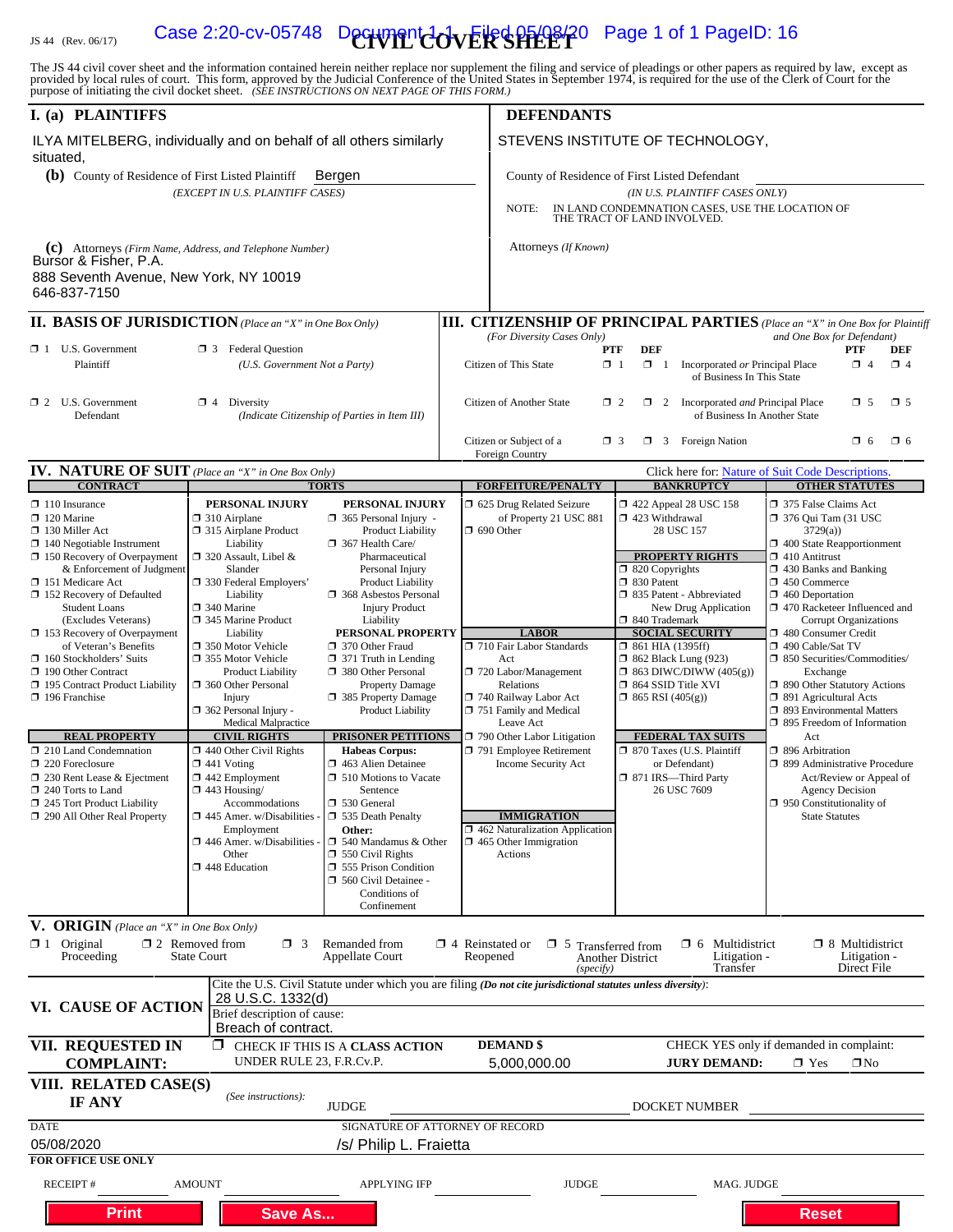Case 2:20-cv-05748 Document 1-2 Filed 05/08/20 Page 1 of 2 PageID: 17

AO 440 (Rev. 06/12) Summons in a Civil Action

## UNITED STATES DISTRICT COURT

for the

District of New Jersey

) )

> ) )

> > )

) )

ILYA MITELBERG, individually and on behalf of all others similarly situated,

) ) ) ) ) *Plaintiff(s)* v.  $\frac{1}{2}$  Civil Action No. 2:20-cv-05748 *Defendant(s)* STEVENS INSTITUTE OF TECHNOLOGY,

#### **SUMMONS IN A CIVIL ACTION**

To: *(Defendant's name and address)* Stevens Institute of Technology 1 Castle Point Terrace Hoboken, New Jersey 07030

A lawsuit has been filed against you.

Within 21 days after service of this summons on you (not counting the day you received it) — or 60 days if you are the United States or a United States agency, or an officer or employee of the United States described in Fed. R. Civ. P. 12 (a)(2) or  $(3)$  — you must serve on the plaintiff an answer to the attached complaint or a motion under Rule 12 of the Federal Rules of Civil Procedure. The answer or motion must be served on the plaintiff or plaintiff's attorney, whose name and address are: Philip L. Fraietta

Bursor & Fisher, P.A. 888 Seventh Avenue New York, NY 10019

If you fail to respond, judgment by default will be entered against you for the relief demanded in the complaint. You also must file your answer or motion with the court.

*CLERK OF COURT*

Date:

*Signature of Clerk or Deputy Clerk*